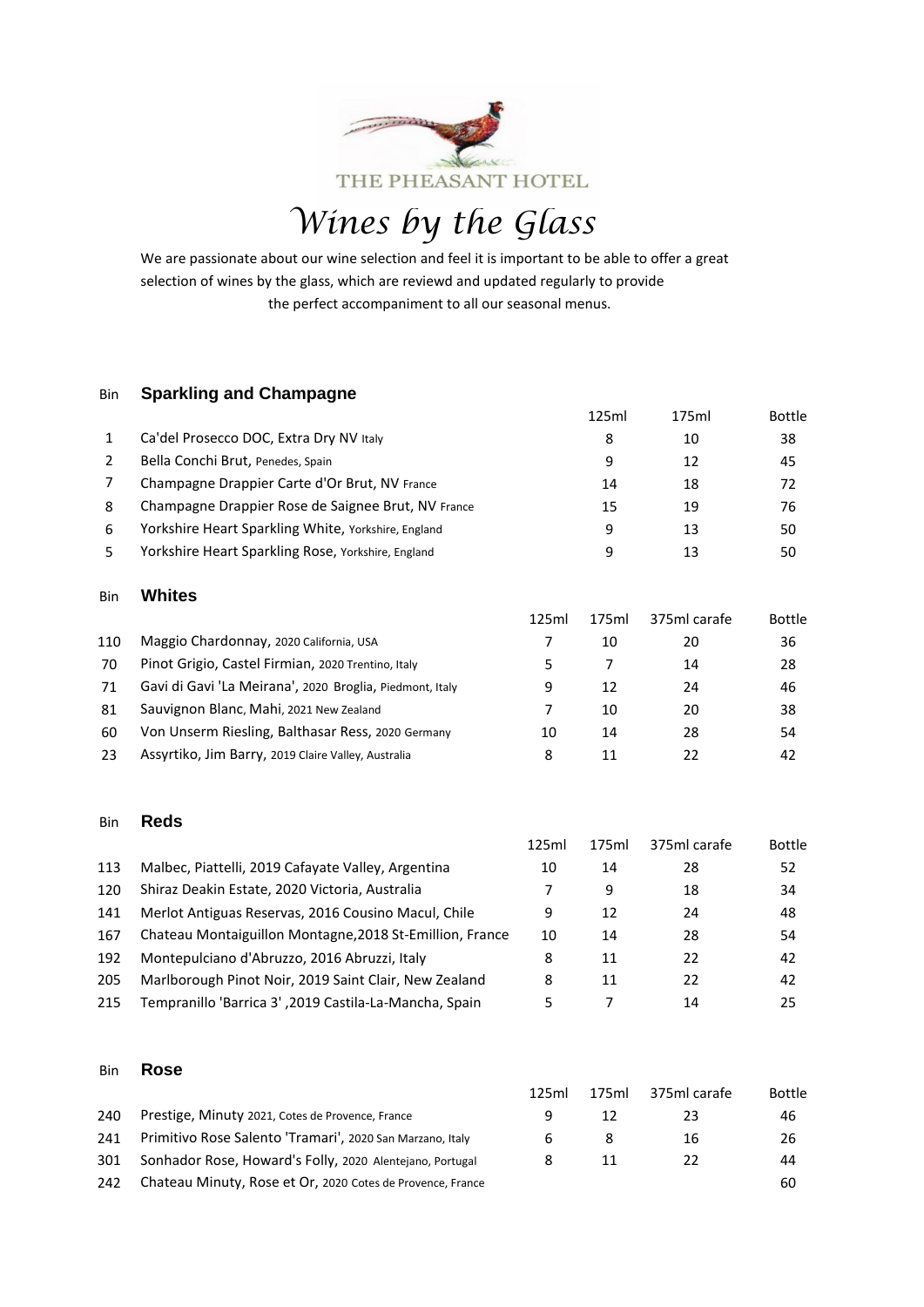# *Premium Wines by the Glass*

 Our premium wines are poured using the Coravin wine preservation system, without pulling the cork, thus ensuring that the wine inside the bottle is kept in good condition with the use of a little inert gas.

### Bin **Whites**

|     |                                                                       | 125ml | 175ml |
|-----|-----------------------------------------------------------------------|-------|-------|
| 55  | Schonenbourg Grand Cru Riesling, Dopff au Moulin, 2019 Alsace, France | 14    | 18    |
| 46  | Sancerre, La Croix Du Roy, Crochet, 2020 Loire, France                | 12    | 15    |
| 53  | Chablis 1er Cru Montmains, Brocard, 2020 Burgundy, France             | 15    | 19    |
| 57  | Chateauneuf-du-Pape Blanc, Domaine Beaurenard, 2019 Rhone, France     | 16    | 21    |
| 111 | Chardonnay Rose Rock, 2018 Oregon, USA                                | 13    | 16    |
| 56  | Puligny Montrachet 1er Cru, Rene Monier, 2020 Burgundy, France        | 25    | 31    |
|     |                                                                       |       |       |

#### Bin **Reds**

|     |                                                                          | 125ml | 175ml |
|-----|--------------------------------------------------------------------------|-------|-------|
| 180 | Pinot Noir Chorey-les-Beaune, 2019 Burgundy, France                      | 19    | 25    |
| 162 | Rasteau Domaine de Beaurenard, 2019 Rhone, France                        | 11    | 14    |
| 179 | Chateau Batailey Grand Cru, Pauillac, 2015 Bordeaux, France              | 29    | 37    |
| 193 | Amarone della Valpolicella, Classico Costasera, Masi, 2016 Veneto, Italy | 20    | 26    |
| 219 | Finca Valpiedra Rioja Reserva, 2014 Rioja, Spain                         | 13    | 16    |
| 200 | Chateau Musar, 2015 Ghazir, Lebanon                                      | 15    | 21    |
| 663 | Othello, Christian Moueix, 2015 Napa Valley, United States               | 18    | 26    |
|     |                                                                          |       |       |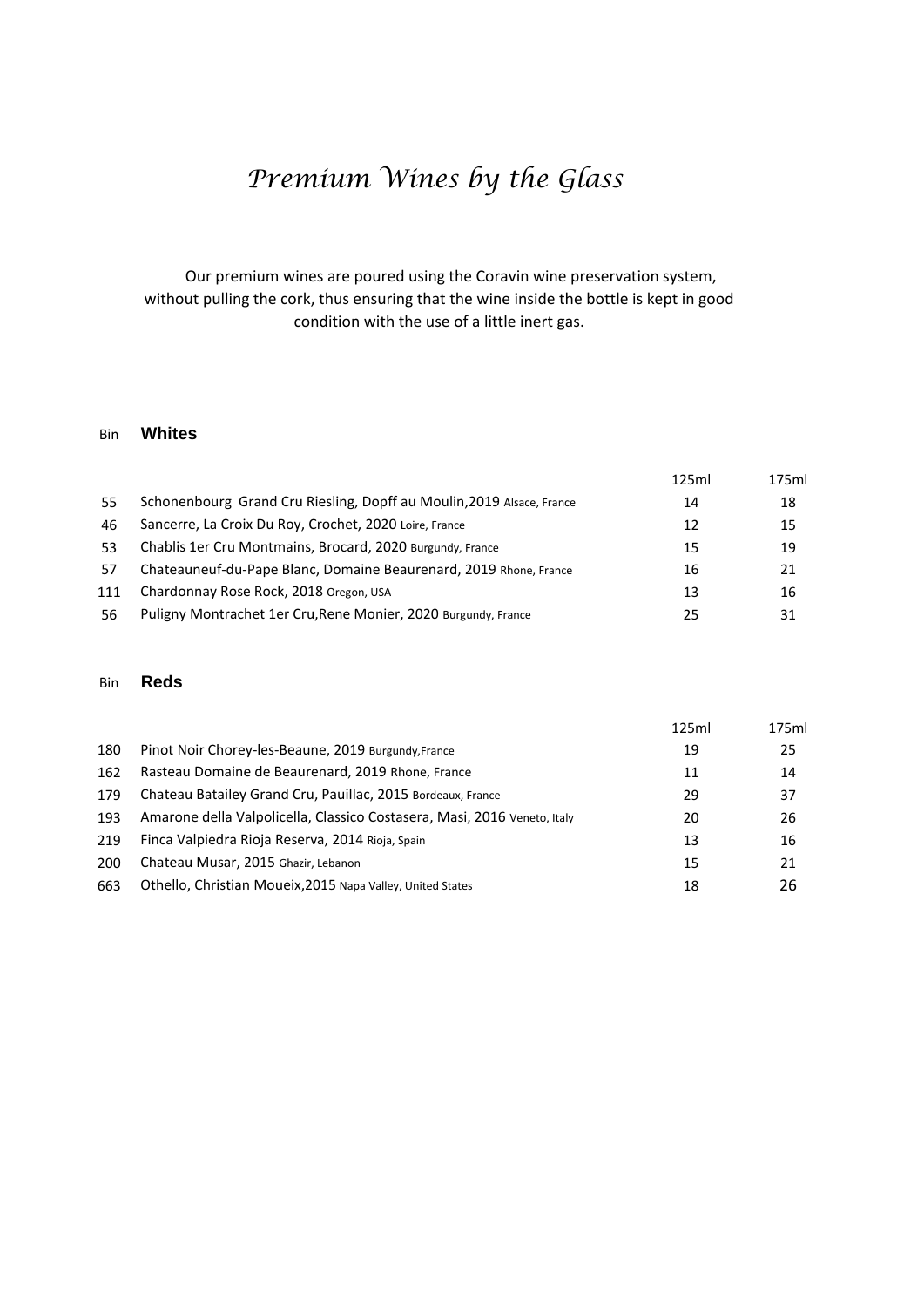## *Sparkling & Champagne*

| Bin          |                                                                                                    |             | Bottle |
|--------------|----------------------------------------------------------------------------------------------------|-------------|--------|
| $\mathbf{1}$ | Prosecco Ca' Del Console DOC, Extra Dry, NV Italy                                                  | v           | 38     |
|              | A classic Prosecco with aromas of white peach, pear and flowers. The palate is fresh and           |             |        |
|              | clean as whistle all the way through to the sparkling finish.                                      |             |        |
| 2            | Bella Conchi Brut, Penedes, NV, Penedes, Spain                                                     |             | 45     |
|              | Fresh, with mineral and soft perlage, medium acidity, hints of stone fruit and honey.              |             |        |
|              | Wonderful Cava which shows what Spain has to offer!                                                |             |        |
| 3            | Gusbourne Blanc de Blancs, NV Kent, England                                                        |             | 72     |
|              | Our Blanc de Blancs typifies the linear purity of this classic style. We select our finest lots of |             |        |
|              | Chardonnay that exhibit natural minerality, ensuring that the wine has both finesse and elegance   |             |        |
|              | as well as the requisite qualities for extended ageing.                                            |             |        |
| 4            | Gusbourne Rose, NV Kent, England                                                                   |             | 72     |
|              | Our distinctive English Rosé, made using the traditional method is a delectable wine made from a   |             |        |
|              | blend of estate-grown Pinot Noir, Chardonnay and Pinot Meunier.                                    |             |        |
| 5            | Yorkshire Heart Sparkling Rose, Yorkshire, NV, England                                             |             | 50     |
|              | Pinot Noir added at fermentation which gives a refreshing summer fruit                             |             |        |
|              | flavours with raspberry & cherry notes and a delicate pink colour.                                 |             |        |
| 6            | Yorkshire Heart Sparkling White, Yorkshire, NV, England                                            |             | 50     |
|              | Award Winning Sparkling White made using the traditional method, 100% Seyval Blanc                 |             |        |
|              | which produces a beautifully rounded easy to drink sparkling wine with white blossom               |             |        |
|              | and biscuit overtones.                                                                             |             |        |
| 7            | Champagne Drappier Cart d'Or Brut NV Champagne, France                                             | $\mathbf v$ | 72     |
|              | A Pinot Noir based Champagne of style and finesse, Carte d'Or offers delicate aromas of white      |             |        |
|              | peach, quince and a touch of spice. The dry elegant palate shows an impressive degree of           |             |        |
|              | concentration, along with fine bubbles and a long crisp finish.                                    |             |        |
| 8            | Champagne Drappier Rose de Saignee Brut NV Champagne, France                                       | v           | 76     |
|              | A beautifully balanced style of rose; elegant yet full of character. Pretty red berry aromas       |             |        |
|              | lead to delicate palate of summer fruit and herbs, finishing crispy dry and refreshing.            |             |        |
| 9            | Champagne Bollinger White Special Cuvee NV Champagne, France                                       |             | 98     |
|              | A subtle combination of structure, length and vivacity. A classic.                                 |             |        |
| 10           | Champagne Laurent-Perrier Rose NV Champagne, France                                                |             | 124    |
|              | In its elegant bottle of late 16th century inspiration, this rose champagne is memorable for       |             |        |
|              | its freshness and unique aromas of freshly picked red berries.                                     |             |        |
| 11           | Louis Roederer Brut Premier NV Champagne, France                                                   |             | 125    |
|              | Given extra depth by the addition of older wines in the final cuvee.                               |             |        |
|              |                                                                                                    |             |        |

12 Champagne Cuvee Dom Perignon 2010 Champagne, France 300 300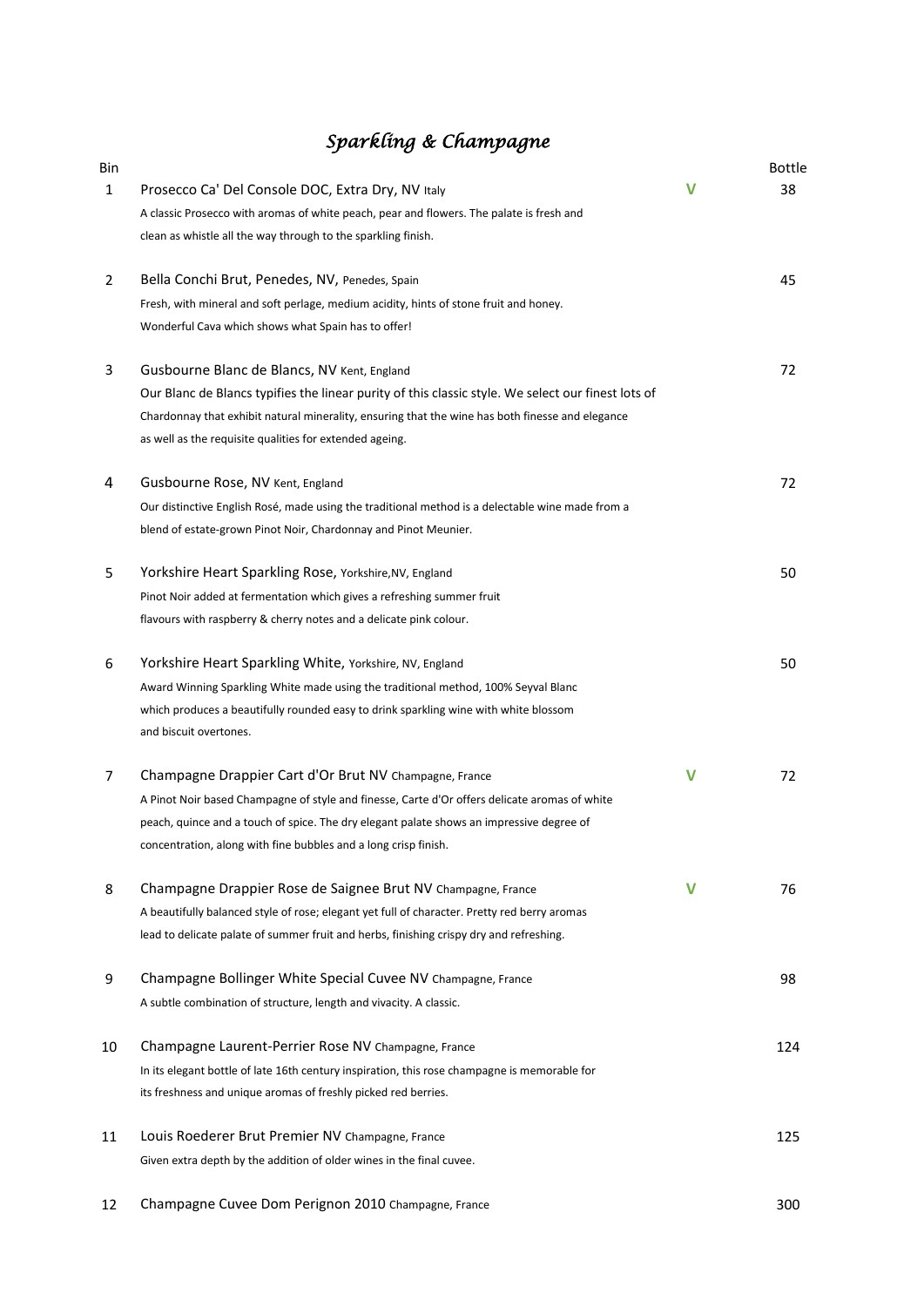The deluxe of Moet et Chandon to celebrate the achievements of monk M. Perignon who perfected the Champagne production process.

| Bin | <b>AUSTRALIA</b>                                                                                                                                                                                                                                                                                                                                  |   | <b>Bottle</b> |
|-----|---------------------------------------------------------------------------------------------------------------------------------------------------------------------------------------------------------------------------------------------------------------------------------------------------------------------------------------------------|---|---------------|
| 20  | Chardonnay Deakin Estate 2020 Victoria<br>This Chardonnay shows aromas of ripe pear, nectarine and apple. The palate is ripe and smooth<br>with delicious fruit character without being over the top.                                                                                                                                             |   | 30            |
| 21  | High Road Eden Valley Chardonnay, Langmeil 2020 Barossa<br>Very refined, well balanced Chardonnay, with zesty citrus and peach nose leading to a palate<br>that neatly marries creamy and mineral aspects to deliver a wine that is both refreshing and<br>satisfying.                                                                            |   | 40            |
| 22  | Sauvignon Blanc Deakin Estate, 2021 Victoria<br>This elegant Sauvignon shows fresh herbaceous aromas with light tropical tones, alongside<br>hints of lemongrass and citrus. The palate is subtly mouth filling, with refreshing flavours of<br>gooseberry and citrus zest.                                                                       |   | 36            |
| 23  | Assyrtiko, Jim Barry, 2019 Claire Valley<br>Lifted citrus blossom and lemon aromas are accompanied by notes of honeydew melon and spice.<br>This Assyrtiko shows great flavour concentration and a full texture, with a flinty streak of minerality.                                                                                              |   | 42            |
| 24  | Dr Nadeson Riesling, Lethbridge 2020 Geelong<br>This is a thrilling Riesling, from the immediacy of the succulent peach, lime and floral aromas<br>through the knife-edge balance of the palate to the long, juicy-slatey finish. Another tour de<br>force from Lethbridge.                                                                       | v | 62            |
| Bin | <b>AUSTRIA</b>                                                                                                                                                                                                                                                                                                                                    |   | <b>Bottle</b> |
| 25  | Zero-G Gruner Veltliner 2020 Wagram<br>Light in body yet intensely flavoured, this gold medal winning Gruner Veltliner offers the typical<br>white pepper and crisp green fruit aromas of the variety, allied to a creamy texture particular to<br>the Wagram region. The balance is really satisfying, the wine refreshing from start to finish. |   | 35            |
| Bin | <b>CHILE</b>                                                                                                                                                                                                                                                                                                                                      |   | Bottle        |
| 35  | Morande One to One Sauvignon Blanc Estate Reserve 2021 Aconcagua<br>This complex Sauvignon Blanc offers layered aromas of grapefruit, lime and gooseberry, lifted<br>by spicy-citrus notes of lemongrass and lemon verbena. The palate is intensely fruity, with<br>excellent weight and texture.                                                 |   | 32            |
| 36  | Chardonnay, Haras de Pirque 2020 Maipo Valley<br>This young, fresh wine is rich in flavours of citrus, pineapple and stone fruits. It finishes long<br>with a pronounced mineral presence and a delicate hint of wood.                                                                                                                            | v | 33            |
| 37  | Morande One to One Gewürztraminer Estate Reserve 2021 Casablanca<br>This superb expression manages to capture all of Gewurztraminer's exotic character while                                                                                                                                                                                      |   | 31            |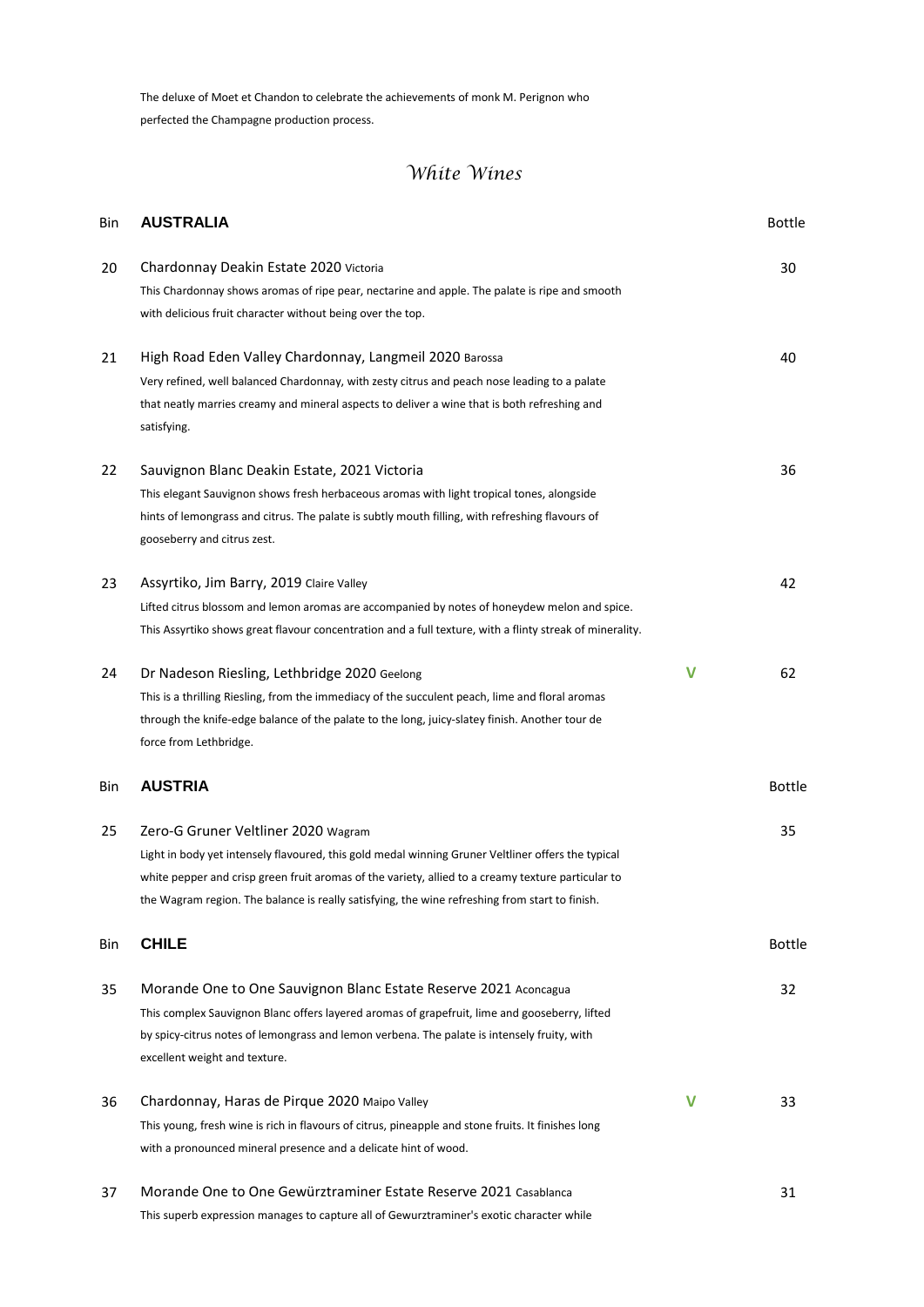remaining fresh and elegant. Aromas of rose and orange blossom lead to flavours of lychee, mandarin and gingery spice, all coming together beautifully on the long, clean finish.

| Bin | <b>FRANCE</b>                                                                                                                                                                                                                                                                                                  |             | Bottle |
|-----|----------------------------------------------------------------------------------------------------------------------------------------------------------------------------------------------------------------------------------------------------------------------------------------------------------------|-------------|--------|
| 45  | Muscadet Cuvee l'Origine, Domaine de la Foliette 2020 Loire<br>Flavours of crisp green apples and white stone fruits give way to a subtle, nutty note. The palate<br>is crisp and fresh, but with an appealing creaminess from the time spent on its lees.                                                     | V           | 34     |
| 46  | Sancerre, La Croix Du Roy, Crochet 2020 Loire<br>A classic version of Sancerre from one of the best producers.                                                                                                                                                                                                 |             | 61     |
| 47  | Pouilly Fume, Chateau de Tracy 2020 Loire<br>The village below Sancerre that produces similar wines but with more body from the Sauvignon Blanc.                                                                                                                                                               | $\mathbf v$ | 65     |
| 48  | Picpoul de Pinet St Clair, Beauvignac 2020 Languedoc<br>Best with shellfish such as oysters, stuffed clams and mussels.                                                                                                                                                                                        | V           | 32     |
| 49  | Macon Villages, Domaine de Chenevrieres 2018 Burgundy<br>Refreshing with crisp minerality and a whistle clean bitter lemon finish.                                                                                                                                                                             |             | 45     |
| 50  | Chablis, Grand Roche 2020 Burgundy<br>Fresh, bright aromas of citrus fruit and floral notes are elegantly enveloped in subtle, smoky mineral<br>notes. Crisp on the palate, with refreshing, vibrant white fruits complemented by a hint of butter,<br>good structure through to a dry, mouth-watering finish. | v           | 53     |
| 51  | Revelation Viognier, Badet Clement 2020 Languedoc-Roussillon<br>Bursting with typical flavours of apricot and peach alongside floral notes. The palate is round<br>with a refreshing acidity and a perfectly balanced finish.                                                                                  |             | 32     |
| 52  | Touraine Sauvignon, Domaine du Haut Perron 2020 Loire<br>A fresh, grassy nose is followed by a palate full of green apple and citrus fruit, and even a touch of<br>blackcurrant bud. Dry yet generous, with a long, crisp finish.                                                                              |             | 33     |
| 53  | Chablis 1er Cru Montmains, Brocard 2020 Burgundy<br>Spicy notes with a flint and citrus fruit aromas on the nose, followed by a subtle palate showing<br>beautiful minerality and notes of lemon.                                                                                                              | v           | 77     |
| 54  | Meursault, Henri Boillot 2018 Burgundy<br>A complex bouquet, wonderful minerality with a touch of ginger spice and a long opulent finish.                                                                                                                                                                      |             | 120    |
| 55  | Schonenbourg Grand Cru Riesling, Dopff au Moulin, 2019 Alsace<br>An elegant and expressive wine delivering notes of passion fruit, grapefruit and pineapple enveloped<br>in a rich, full-bodied and harmonious palate. Candied citrus flavours and a zippy acidity with a long finish.                         | v           | 74     |
| 56  | Puligny Montrachet 1er Cru, Domaine Rene Monnier, 2020 Burgundy                                                                                                                                                                                                                                                |             | 126    |
|     | A full bodied and textured white Burgundy opening with hints of green apple and exotic fruits leading<br>to nutty and toasty tones combined with butter nuances. This wine has sublime elegance and a<br>deliciously long, full finish.                                                                        |             |        |
| 57  | Chateauneuf-du-Pape Blanc, Domaine de Beaurenard 2019 Rhone<br>Flavours of baked apple and mango with lovely floral tones. Textured and rich.                                                                                                                                                                  | V           | 85     |
| 58  | Gewürztraminer Orchidees Sauvages, Mure 2019 Alsace<br>Controlled yet expressive, this wine offers the characteristic exotic aromas of Gewurztraminer                                                                                                                                                          |             | 46     |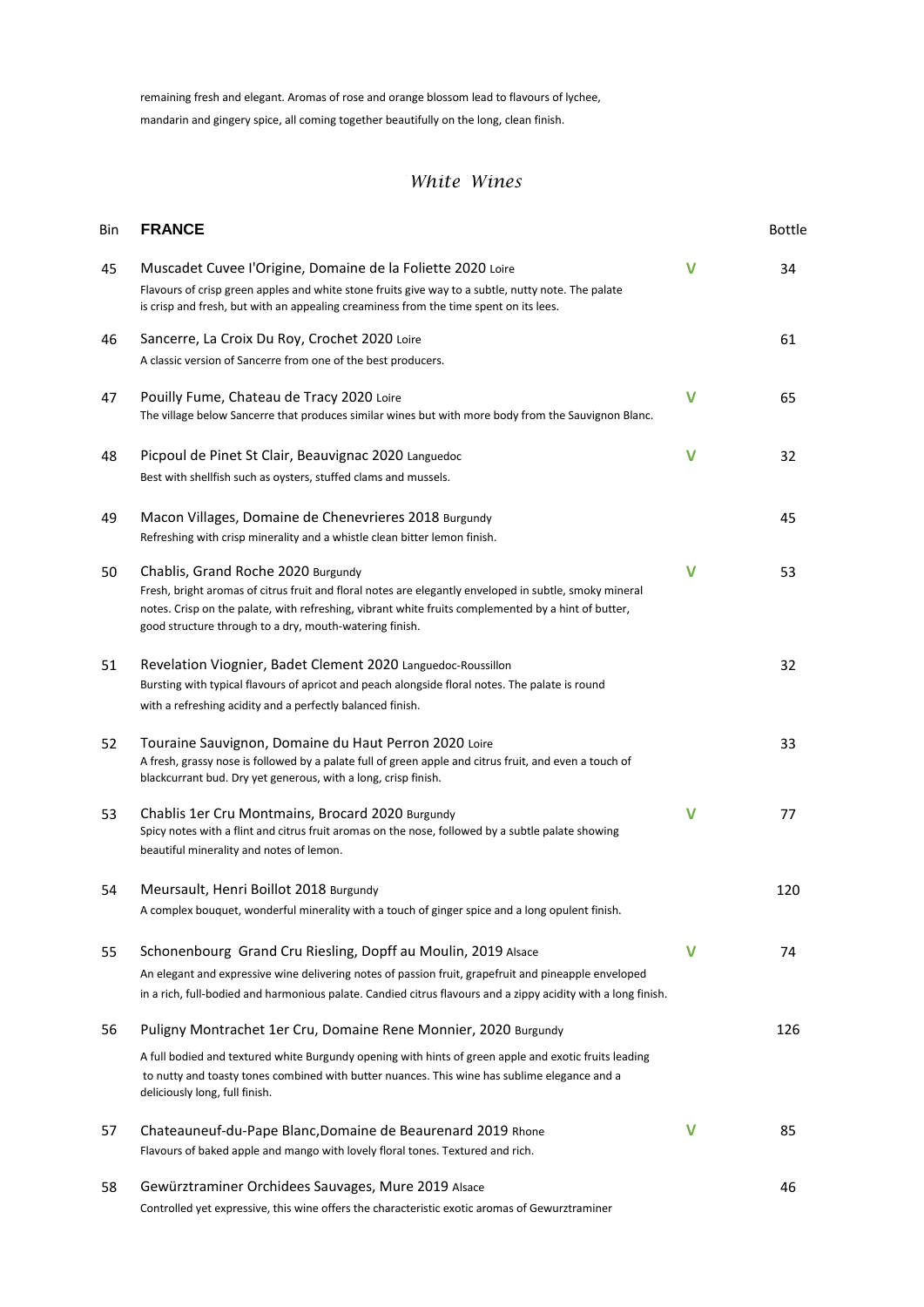rose petals, lychee and gingerbread - in an elegant, medium bodied style.

| 59 | Pinot Gris Orchidees Sauvages, Mure 2020 Alsace                                                             | 40 |
|----|-------------------------------------------------------------------------------------------------------------|----|
|    | Richly dry, with enticing flavours of spiced pear, clean citrussy balance with a good length on the finish. |    |

| Bin | <b>GERMANY</b>                                                                                                                                                                                                                                                                                                                               |              | <b>Bottle</b> |
|-----|----------------------------------------------------------------------------------------------------------------------------------------------------------------------------------------------------------------------------------------------------------------------------------------------------------------------------------------------|--------------|---------------|
| 60  | Von Unserm Riesling, Balthasar Ress 2020 Rheingau<br>Delicious dry Riesling; generous peach and citrus fruit meets mineral elegance. An excellent<br>expression of the Rheingau style.                                                                                                                                                       |              | 54            |
| 61  | White Rabbit Riesling 2020 Rhein<br>A multifaceted Riesling, versatile with or without food. Redolent of colourful grass and herbs;<br>here and there, a whiff of white blossoms and tropical fruit, balanced and beautifully refreshing.                                                                                                    |              | 33            |
| 62  | Riesling Kabinett Hattenheim Schutzenhaus, 2018 Rheingau<br>Flinty on the nose, although whit darting hints of opulence. The palate is, by contrast, more<br>expansively fruited, with plump white stone fruit kept in check by a wet-stone mineral bite.                                                                                    |              | 47            |
| Bin | <b>ITALY</b>                                                                                                                                                                                                                                                                                                                                 |              | <b>Bottle</b> |
| 70  | Pinot Grigio, Castel Firmian, 2020 Trentino<br>A top quality Pinot Grigio bursting with delicate fruit flavours of ripe pears and yellow apple<br>with a spicy character.                                                                                                                                                                    |              | 28            |
| 71  | Gavi di Gavi 'La Meirana', Broglia 2020 Piedmont<br>Great texture and precision, with distinctive greenage and almond notes on the palate. Fresh<br>and dry, this is a particularly characterful Gavi.                                                                                                                                       |              | 46            |
| 72  | Edda lei Bianco, San Marzanno, 2020 Salento<br>A distinctive blend delivering aromas of sun-ripened peach and mellow floral aromatics, which are<br>interwoven with delicate hints of vanilla. Fresh and beautifully balanced with a touch of minerality.                                                                                    | $\mathsf{V}$ | 38            |
| 74  | Soave Classico Ca'Rugate 'San Michele', 2020 Veneto<br>Elegant floral aromas combine with notes of fruit and a touch of peppery spice. Crisp and zesty on the<br>palate, this elegant wine shows notes of sweet almond on the finish.                                                                                                        | $\mathsf{V}$ | 37            |
| 75  | Fiano, Roycello, Salento, Tormaresca 2018 Puglia<br>This Fiano offers a delicate aroma of herbs, hay and stone fruit; the palate is dry yet with a certain<br>richness of texture, and an elegant, almost salty finish.                                                                                                                      | V            | 43            |
| Bin | <b>NEW ZEALAND</b>                                                                                                                                                                                                                                                                                                                           |              | <b>Bottle</b> |
| 81  | Sauvignon Blanc Mahi 2021 Marlborough<br>Tropical aromas of passionfruit, guava and blackcurrant combine with a nettle and subtle chalky<br>mineral notes. The rich, full palate of grapefruit and blackcurrant is enveloped in the green notes<br>of nettle and pepper and a delicate sea salt character, through to a long mineral finish. | v            | 38            |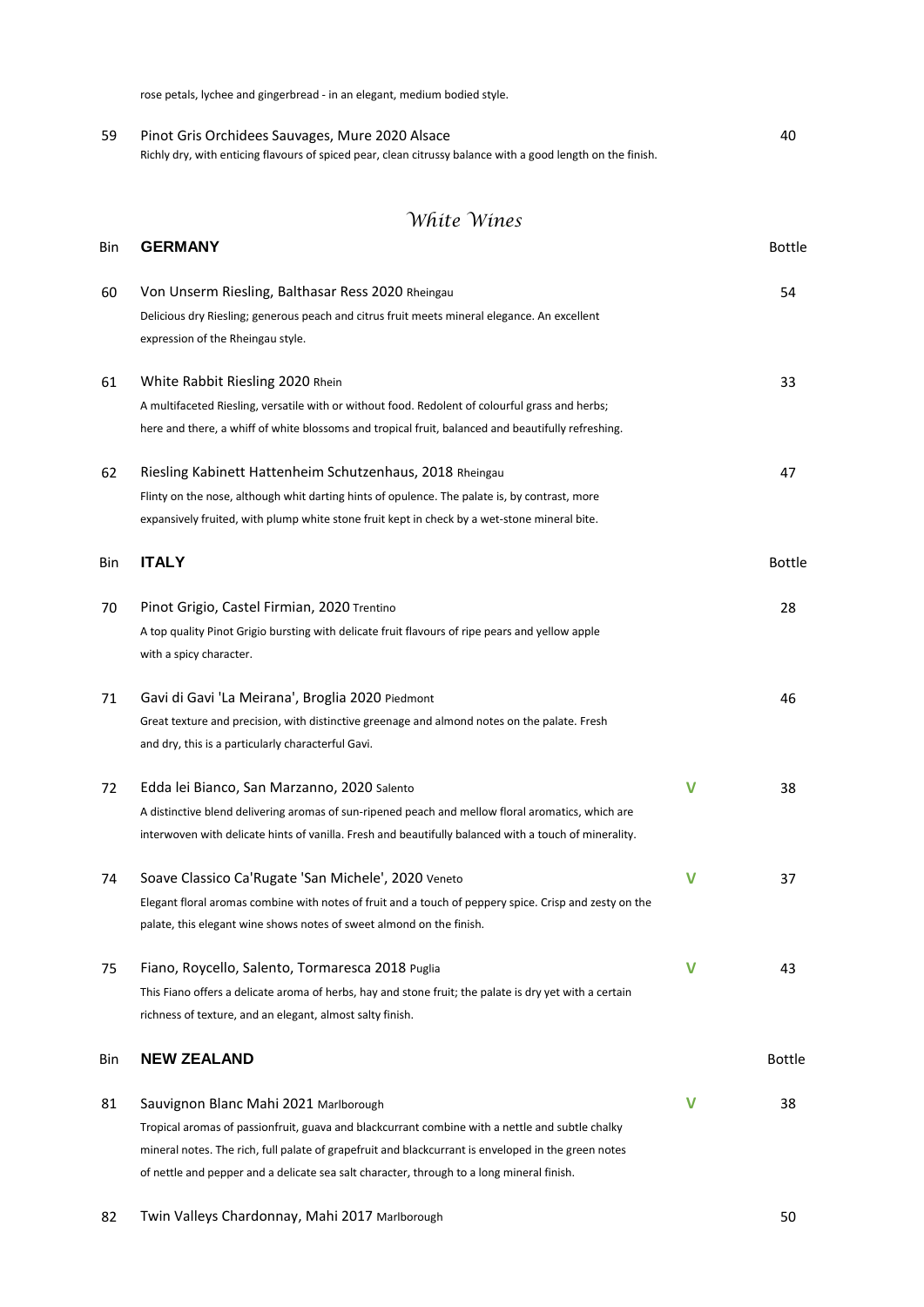A particularly elegant, finely balanced wine. Ripe, concentrated flavours of citrus and nectarine fruit with barrel ferment nuttiness and a slightly creamy texture help to give a subtle persistent weight and finish.

| Bin | <b>PORTUGAL</b>                                                                                                                                                                                                                                               |             | <b>Bottle</b> |
|-----|---------------------------------------------------------------------------------------------------------------------------------------------------------------------------------------------------------------------------------------------------------------|-------------|---------------|
| 90  | Sonhador Branco, Howard's Folly, 2019 Alentejano<br>A field blend of 16 varietals, fresh, tangy, with lots of sliced-citrus and mineral character. Some honeysuckle<br>undertones. It's medium-bodied with a pretty core of fruit and a crisp finish.         |             | 44            |
| 91  | Alvarinho Howard's Folly 2018 Vinho Verde<br>This is very aromatic with slate, dried pear, mango and salt. Medium to full body,<br>tangy and delicious. Layered and flavorful. Bright acidity underneath.                                                     |             | 44            |
| Bin | <b>SOUTH AFRICA</b>                                                                                                                                                                                                                                           |             | <b>Bottle</b> |
| 95  | Lievlander Chenin Blanc 2021 Stellenbosch<br>South Africa has championed this noble grape variety. Good with fish and lighter meat dishes.                                                                                                                    | V           | 29            |
| 96  | Sauvignon Blanc, Groot Constantia 2020 Western Cape<br>Fresh and zesty with uplifting smoky herbaceous notes of peapods and ripe pear and a refreshing<br>finish.                                                                                             |             | 34            |
| 97  | The Wolftrap White, Boekenhoutskloof 2020 Franschhoek<br>A blend of Viognier, Chenin Blanc and Grenache. Really tasty and very well made.                                                                                                                     |             | 36            |
| 98  | Lismore Chardonnay 2019 Western Cape<br>A successful modern style that is both lees-rich and refreshingly mineral. This is shown through<br>beeswax and acacia tones, alongside wet chalk and wet river stone characters blended together.                    | V           | 54            |
| Bin | <b>SPAIN</b>                                                                                                                                                                                                                                                  |             | <b>Bottle</b> |
| 105 | Unoaked-Viura 2020 Rioja<br>On the nose there are fruity notes of green apples, grapefruit and quince as well as strong floral<br>notes. Silky and smooth on the palate with well-balanced flavours and a long finish.                                        | $\mathbf v$ | 25            |
| 106 | Albarino, Sobre Lias, Casal Caeiro 2020 Rias Baixas<br>From the coolest part of Rias Baixas, this wine bursts with juicy Albarino character; pear, citrus<br>fruit, musky perfume and hints of mineral and spice. Clean, intense and very long on the palate. | v           | 43            |
| 107 | Conde Valdemar Rioja Blanco Finca Alto Cantabria 2019 Rioja<br>A successful blend of modern fruit and traditional oak ageing; lemony, smoke and vanilla scented<br>Beautifully balanced with subtle aromas of peaches and apricot.                            |             | 44            |
| 108 | Finca Montepedroso Rueda 2020 Castilla y Leon<br>A vivid expression of the Verdejo grape, with its characteristic notes of fennel, green apple, cut                                                                                                           | V           | 36            |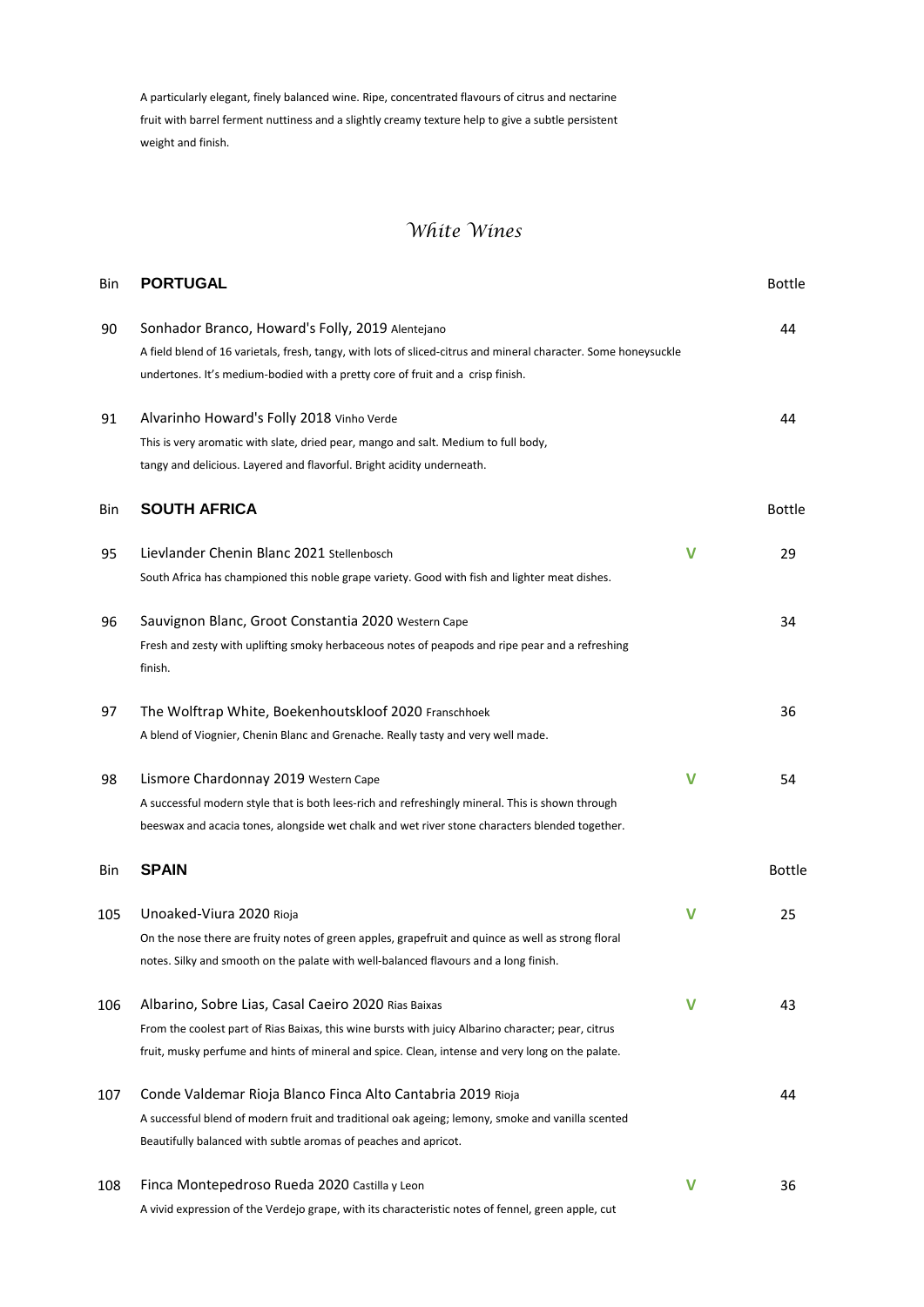hay and peach, this wine is also imbued with an extra depth and richness in the mouth. A very satisfying, fuller-bodied style of Rueda.

109 Basa Rueda, Telmo Rodriguez, Anniversary Edition 2020 Rueda 41 The Verdejo and Viura blend have for many years been seen as one of Spain's great value wines. Ideal with Paella.

## *White Wines*

#### **Bin UNITED STATES Bottle**

| 110 | Maggio Chardonnay 2019 California                                                                 | 38 |
|-----|---------------------------------------------------------------------------------------------------|----|
|     | Voluptuous and smooth, this wine shows ripe tropical fruit aromas combined with hints of vanilla  |    |
|     | and full-bodied finish.                                                                           |    |
| 111 | Chardonnay Rose Rock, 2018 Oregon                                                                 | 69 |
|     | An elegant Chardonnay, with flavours of Asian pear, stone fruit and citrus alongside subtle notes |    |

of vanilla and smoke from the oak. The generous, mouth filling texture is perfectly counterbalanced by the refreshing lifted acidity.

## *Red Wines*

#### Bin **ARGENTINA**

| 113 | Malbec, Piattelli, 2019 Cafayate Valley                                                                |   | 52 |
|-----|--------------------------------------------------------------------------------------------------------|---|----|
|     | This is super aromatic, with complex notes of thyme, oregano, spices and a hint of an earthy note all  |   |    |
|     | enveloping the fresh black fruit. Edgy, with an explosive, vibrant palate, layered with minerality and |   |    |
|     | a beautiful texture through to a long finish.                                                          |   |    |
| 114 | Norton Privada Family Blend 2018 Mendoza                                                               | V | 48 |
|     | Requested by the Swarovski family to create the best wine to enjoy among their friends. It's grapes    |   |    |
|     | come from the winery's oldest vineyards, up to 90 years old. A special selection of the best Malbec    |   |    |
|     | Merlot and Cabernet Sauvignon, which results in a harmonious, complex and elegant blend.               |   |    |
| 115 | Pulenta Estate VII Gran Corte, 2018 Mendoza                                                            | v | 69 |
|     | 29% Cabernet Sauvignon, 29% Malbec, 18% Merlot, 14% Petit Verdot, 10% Tannat, aged in new              |   |    |
|     | French oak for approximately 18 months. An intense red in colour, Gran Corte VII expresses fruit notes |   |    |
|     | of plum, cherry, and dark fruits, alongside spices like: thyme, oregano, and black pepper.             |   |    |
| 116 | Pinot Noir Altura 2018 Valle de Uco                                                                    | v | 49 |
|     | Delicate flavours of wild cherries and violets sit against subtle earthy notes. Exuberant and          |   |    |
|     | youthful, yet elegant at the same time, the tannins as well-rounded and perfectly complement           |   |    |
|     | the sweet fruit flavours.                                                                              |   |    |
|     |                                                                                                        |   |    |

#### 117 Organic Passo Doble, Masi Tupungato 2018 Mendoza **V** 36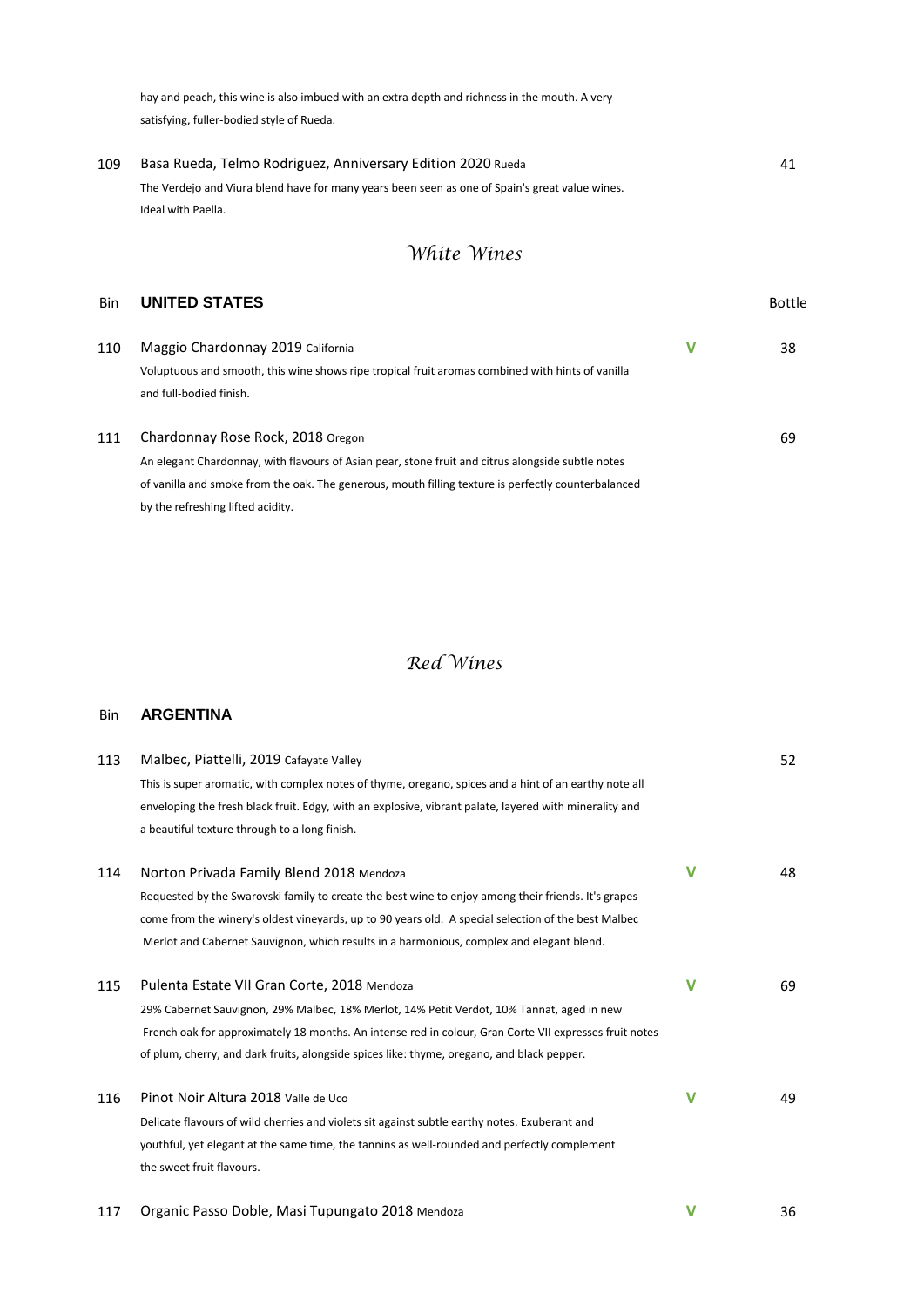Fragrant and complex on the nose with ripe fruits of the forest aromas enhanced by notes of cinnamon and vanilla. Up-front and powerful on the palate with hints of spice and cooked cherries.

| 118 | Perdriel Merlot, Norton 2019 Mendoza                                                           | 39 |
|-----|------------------------------------------------------------------------------------------------|----|
|     | An intense nose of black cherry and mulberry fruit leads to a sleek, concentrated palate which |    |
|     | offers a tantalising blend of power and mineral elegance.                                      |    |

## *Red Wines*

| Bin | <b>AUSTRALIA</b>                                                                                                 |              | Bottle |
|-----|------------------------------------------------------------------------------------------------------------------|--------------|--------|
| 120 | Shiraz Deakin Estate 2020 Victoria                                                                               |              | 34     |
|     | Good punchy Shiraz aromas of mulberry and plum, supported by hints of vanilla and coffee oak.                    |              |        |
|     | The palate is juicy, spicy and satisfying, with a rounded finish.                                                |              |        |
| 121 | Berton Vineyard Cabernet Sauvignon 2018 Coonawarra                                                               | V            | 34     |
|     | Dark intense, concentrated Coonawarra Cabernet wine with flavours of blackberry, cherry and mint.                |              |        |
| 122 | Wilyabrup Valley Cabernet/Merlot, Woodland 2016 Western Australia                                                | v            | 49     |
|     | Classic Cabernet characters of cassis and dark berry fruits shine through alongside a leafy herbaceous.          |              |        |
| 123 | Shiraz, Jim Barry, 2015 Claire Valley                                                                            |              | 72     |
|     | Intense aromas of plum, cherry and dark berried fruits are complemented by black olive, spice and                |              |        |
|     | charry oak. The palate is restrained in its youth, but delivers depth and concentration of fruit flavour.        |              |        |
|     | A wine of fantastic drive and complexity, the soft, integrated tannins enhance the lengthy finish.               |              |        |
| 124 | Pinot Noir Ocean 8, 2018 Victoria                                                                                | v            | 62     |
|     | Vibrant and punchy, this Pinot offers aroma of raspberry, cherry and plum, as well as some spicy                 |              |        |
|     | complexity. Supple-textured, balancing crunch with succulence, this is a brilliantly original                    |              |        |
|     | interpretation of Pinot Noir.                                                                                    |              |        |
| 125 | True Blue, Unico Zelo 2021 Adelaide                                                                              | $\mathsf{V}$ | 42     |
|     | Rich, vibrant and robust unusual blend of Grenache, Touriga, Nero D'Avola, Syrah and Montepulciano.              |              |        |
|     |                                                                                                                  |              |        |
| Bin | <b>AUSTRIA</b>                                                                                                   |              | 42     |
| 130 | Zero-G Zweigelt 2019 Wagram<br>You may not have heard of this grape before but be adventurous and give it a try. |              |        |
|     |                                                                                                                  |              |        |
| Bin | <b>CHILE</b>                                                                                                     |              |        |
| 140 | Morande One to One Merlot Estate Reserve 2019 Valle Central                                                      |              | 33     |
|     | A refined Merlot in which black cherry and plum fruit is lifted by savoury spice notes of cedar                  |              |        |
|     | and white pepper. The palate offers a delicious blend of freshness and depth.                                    |              |        |
| 141 | Merlot Antiguas Reservas, 2016 Valle Central                                                                     |              | 48     |
|     | A refined Merlot in which black cherry and plum fruit is lifted by savoury spice notes of cedar                  |              |        |
|     | and white pepper. The palate offers a delicious blend of freshness and depth.                                    |              |        |
|     |                                                                                                                  |              |        |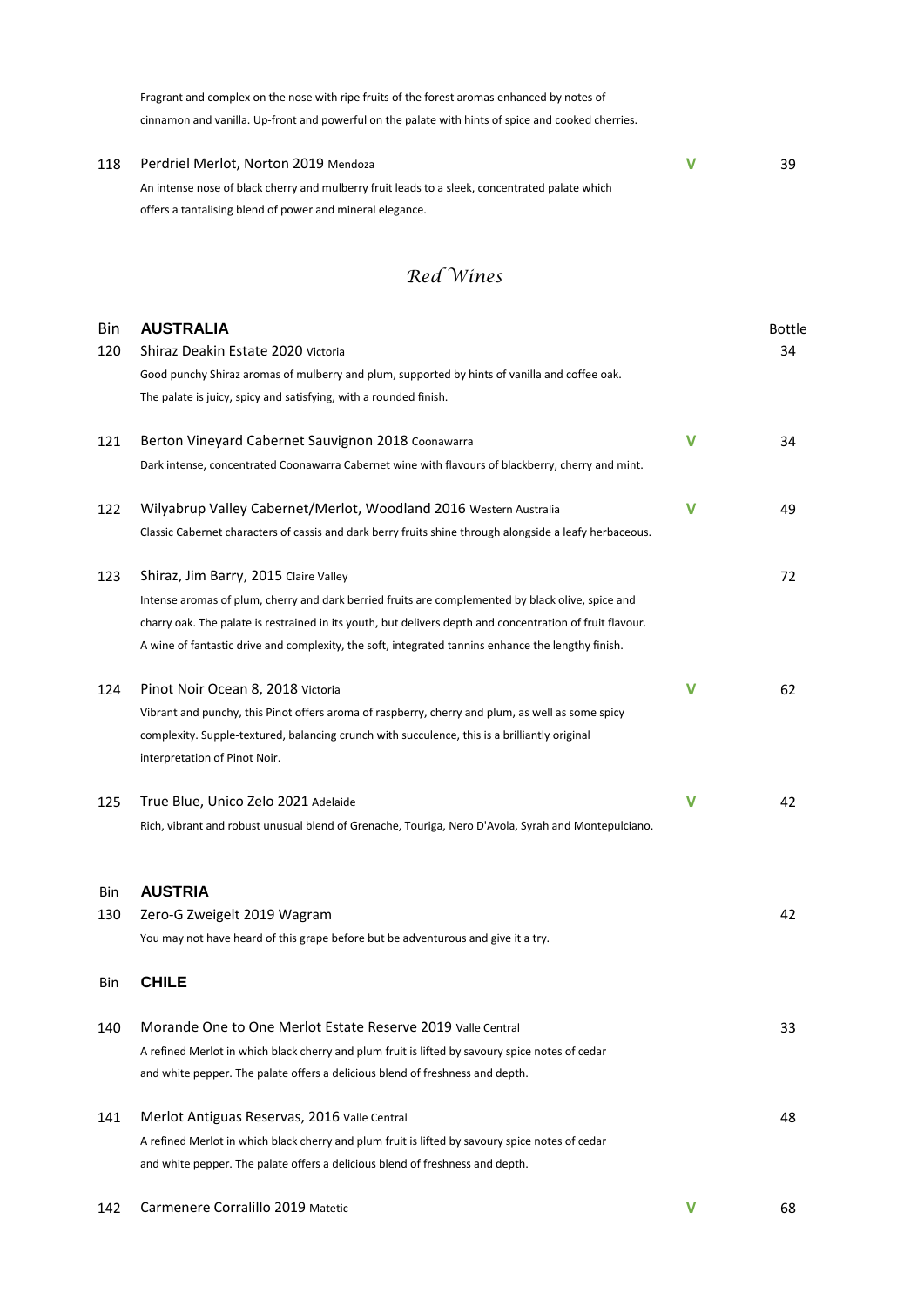Intense, complex nose full of different aromas: white pepper and red fruit at the start, then prunes and black cherries with some hints of sweet spices. Juicy on the palate, with soft structure and balance.

| 143 | Morande Pinot Noir Gran Reserva 2018 Aconcagua                                                 | 39 |
|-----|------------------------------------------------------------------------------------------------|----|
|     | Purity and aroma are the hallmarks of this impressive single-vineyard Pinot Noir, which offers |    |
|     | layer upon layer of raspberry, strawberry, fresh red cherry and summer flowers. The medium     |    |
|     | bodied palate is very fine grained and silky, with seamless balance.                           |    |

## *Red Wines*

| Bin | <b>FRANCE</b>                                                                                                                  |              | Bottle |
|-----|--------------------------------------------------------------------------------------------------------------------------------|--------------|--------|
| 160 | L'Eternel Ventoux 2019 Rhone                                                                                                   |              | 34     |
|     | Well rounded and fruit driven, with ripe red berries on the nose and a plump juicy palate.                                     |              |        |
| 161 | Beaujolais Villages, Domaine des Trois Vallons 2019 Beaujolais                                                                 |              | 35     |
|     | Attractive cherry-coloured wine with a bouquet of strawberry and blackcurrant. Smooth and well balanced.                       |              |        |
| 162 | Rasteau Domaine de Beaurenard 2020 Rhone                                                                                       | $\mathsf{V}$ | 58     |
|     | Red fruits, spice and earthy notes on the nose lead onto a soft, full bodied palate with notes of stone                        |              |        |
|     | fruits, cherry, black fruits, spices and pear.                                                                                 |              |        |
| 163 | Croze-Hermitage La Matiniere, Ferraton Pere & Fils 2019 Rhone                                                                  | v            | 53     |
|     | Exuberant blueberry and blackcurrant fruit jump out, with notes of violet, anise and black pepper<br>following swiftly behind. |              |        |
| 164 | Fleurie, Beaujolais, Oliver Ravier 2019 Beaujolais                                                                             | V            | 39     |
|     | Subtle floral aromas surrounding a core of deep red fruits, well flavoured with a meaty character.                             |              |        |
| 165 | Domaine de La Noblaie 2020 Chinon                                                                                              | V            | 44     |
|     | Stunning Cabernet Franc with aromatic blackcurrant aromas, subtle peppery spice, ripe dark berries.                            |              |        |
| 166 | La Reserve de Leoville Barton 2014 St Julien                                                                                   |              | 75     |
|     | A powerful yet elegant Merlot with ripe berried fruits enhanced by a subtle note of oak spice.                                 |              |        |
| 167 | Chateau Montaiguillon Montagne-Saint Emillion 2018 Bordeaux                                                                    |              | 53     |
|     | A traditionally styled wine with meaty and savoury notes complemented by cedar and liquorice.                                  |              |        |
| 168 | Chambolle Musigny, Henri de Villamont 2016 Burgundy                                                                            |              | 109    |
|     | The epitome of elegance in the Cotes de Nuits.                                                                                 |              |        |
| 169 | Chateauneuf-du-Pape, Domaine de Beaurenard 2018 Rhone                                                                          | v            | 95     |
|     | A traditional yet modern style with a savoury and earthy red berries fine and long finish.                                     |              |        |
| 170 | Gevrey-Chambertin Les Crais, Jean-Michel Guillon 2018 Burgundy                                                                 |              | 125    |
|     | This Gevrey shows really lifted, vibrant berry fruit on the nose, backed up by real presence and structure in the mouth.       |              |        |
| 171 | Badine de la Patache, Pomerol 2014 Bordeaux                                                                                    |              | 88     |
|     | Full and rich, with juicy black fruit flavours leading to a bold, spicy finish.                                                |              |        |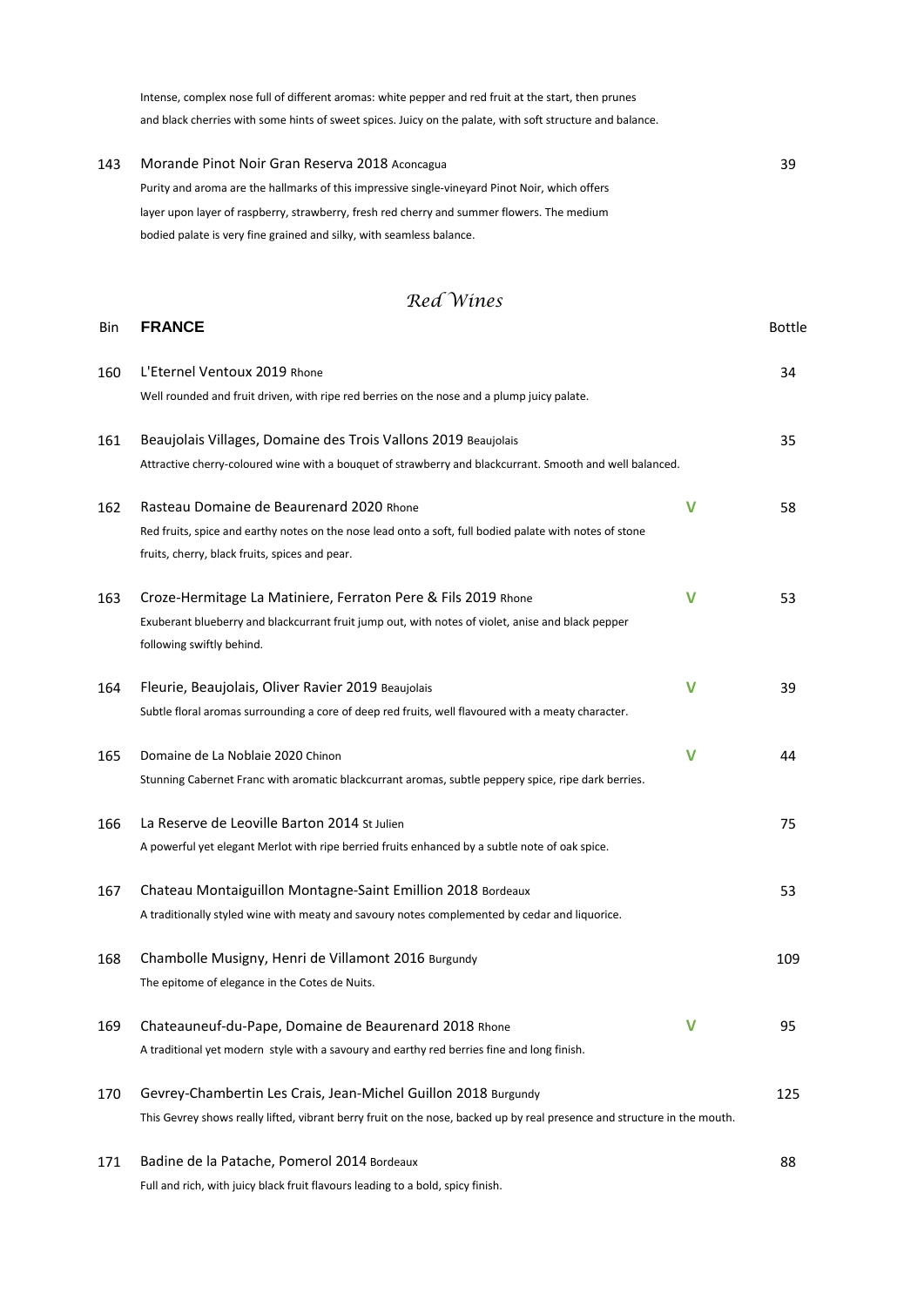| 172 | Chateau d'Arsac, Margaux 2015 Bordeaux                                                                                                        |   | 90     |
|-----|-----------------------------------------------------------------------------------------------------------------------------------------------|---|--------|
|     | Dark berry fruit gives way to notes of tobacco. The palate is medium-bodied with bright tannins                                               |   |        |
|     | with a slightly savoury, grippy finish that lingers in the mouth.                                                                             |   |        |
| 173 | Chateau Cissac, Haut-Medoc 2018 Bordeaux                                                                                                      | V | 60     |
|     | Bright, brambly fruit and spicy oak notes with firm tannins, yet fleshy.                                                                      |   |        |
| 174 | Nuits-St-Georges Vielles Vignes, Alain Michelot 2016 Burgundy                                                                                 |   | 110    |
|     | Sleek, aromatic burgundy with the typical blackberry and spice character of Nuits. Full in the mouth                                          |   |        |
|     | yet beautifully poised, this wine shows the depth and precision that come from old vines.                                                     |   |        |
| 175 | Givry 1er Cru, Domaine Joblot, 2018 Burgundy                                                                                                  |   | 72     |
|     | Expressive nose of ripe red and black fruit aromas with a silky, smooth palate and velvety tannins.                                           |   |        |
| 176 | Château Puy Guilhem, Fronsac 2009 Bordeaux                                                                                                    |   | 78     |
|     | A powerful yet elegant red with ripe berried fruits enhanced by a subtle note of oak                                                          |   |        |
|     | spice. Full bodied, with juicy fruit and an attractive savoury note on the finish.                                                            |   |        |
| 177 | Bourgogne Pinot Noir Prestige, Henri de Villamont 2020 Burgundy                                                                               |   | 52     |
|     | The balance between berry-floral flavour, medium bodied silky structure and gentle oak.                                                       |   |        |
| 178 | Chateau Puy- Blanquet, St Emilion Grand Cru 2014 Borderaux                                                                                    |   | 90     |
|     | Fresh fruit with a hint od pepper, coffee and oak sweetness. Low to medium accidity, with medium tannins.                                     |   |        |
| 179 | Château Batailley 5ème Cru Classé, 2015 Pauillac                                                                                              |   | 148    |
|     | A beautifully smooth and elegant wine showing classic notes of cedar, sweet blackcurrant, raspberry                                           |   |        |
|     | coulis and fruitcake with smoky nuances of tobacco and liquorice.                                                                             |   |        |
| 180 | Pinot Noir Chorey-les-Beaune, 2019 Burgundy                                                                                                   |   | 100    |
|     | A perfumed and elegant expression of Pinot Noir with lovely freshness violet and smooth red cherry notes.                                     |   |        |
| 181 | Madiran, Plenitude Plaimont 2016 Madiran                                                                                                      |   | 72     |
|     | A rich and complex nose where the aromas of blackcurrant and blackberry combine harmoniously with                                             |   |        |
|     | the aromas of dry fig, and soft spices.                                                                                                       |   |        |
| Bin | <b>ITALY</b>                                                                                                                                  |   | Bottle |
| 190 | Primitivo di Manduria Reserva 'Anniversario 62' 2017 Puglia                                                                                   | V | 61     |
|     | Deep and complex flavours of prunes, black cherry and spice.                                                                                  |   |        |
| 191 | Peppoli' Chianti Classico, Antinori 2019 Tuscany                                                                                              |   | 49     |
|     | Intense red fruit aromas are offset by delicate notes of vanilla and chocolate.                                                               |   |        |
| 192 | Montepulciano d'Abruzzo, Indio, 2016 Abruzzi                                                                                                  | v | 42     |
|     | Intense aromatic notes of prune, bitter cherry, liquorice and warm spice are layeredwith delicate                                             |   |        |
|     | vanilla, coffee, chocolate and balsamic overtones.                                                                                            |   |        |
| 193 | Amarone della Valpolicella Classico 'Costasera' Masi 2016 Veneto                                                                              | V | 104    |
|     | Bright and intense on the nose with aromas of preserved cherries and dried plums together with hints<br>of fruits of the forest and cinnamon. |   |        |
| 194 | Barolo, Prunotto 2017 Piedmont                                                                                                                |   | 99     |
|     | Complex nose with notes of rose, strawberry and forest fruits. Delicately floral, perfumed yet                                                |   |        |
|     | persistent on the palate, this is Barolo at its best.                                                                                         |   |        |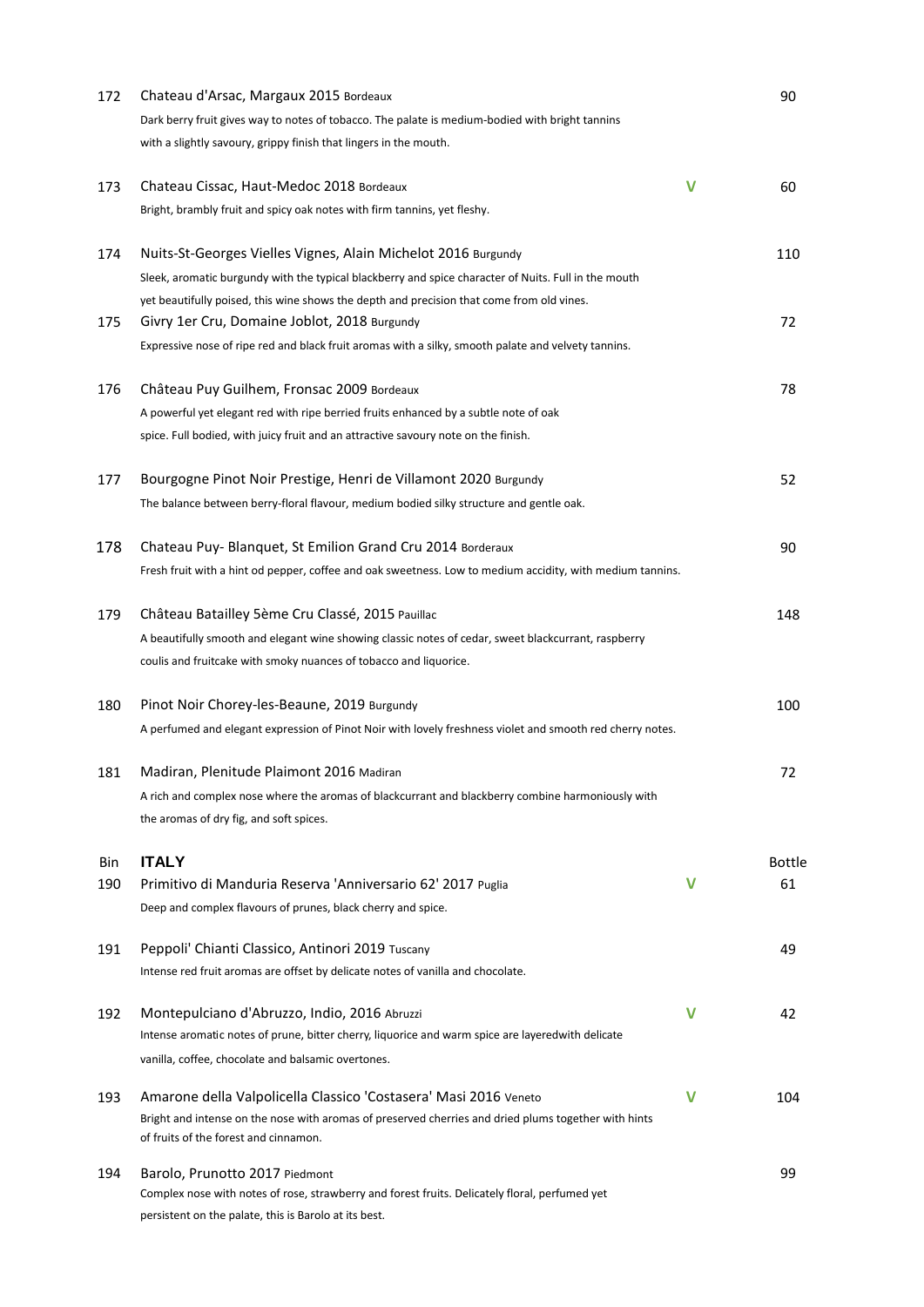| 195 | Valpolicella Ripasso DOC Superiore, Villalta 2018 Trento                                                                                                                                                                                                 | 48            |
|-----|----------------------------------------------------------------------------------------------------------------------------------------------------------------------------------------------------------------------------------------------------------|---------------|
|     | Intense ruby-red colour, with a complex bouquet, reminiscent of cherries, raspberries and redcurrants.<br>The oak ageing adds a pleasant roasted and spicy aroma.                                                                                        |               |
| 196 | $\mathbf v$<br>Feudo Arancio Nero d'Avola 2020 Sicily                                                                                                                                                                                                    | 32            |
|     | This deeply coloured Nero d'Avola shows lush notes of blackcurrant, wild strawberry and crunchy<br>pomegranate. The palate is soft, round and velvety.                                                                                                   |               |
| 197 | Pelago, Umani Ronchi, 2017 Abruzzi                                                                                                                                                                                                                       | 59            |
|     | Blend of Montepulciano, Cabernet Sauvignon and Merlot aged in French oak for 14 months.<br>This is a super Marche wine from start to finish, with black cherry, blackberry, soft spice, leather and tar.<br>Red Wines                                    |               |
| Bin | <b>LEBANON</b>                                                                                                                                                                                                                                           |               |
| 200 | Chateau Musar 2015, Ghazir                                                                                                                                                                                                                               | 84            |
|     | Dark burgundy colour, a nose of matured stone fruits, plums and figs with liquorice and spicy notes with<br>developed ripe fruit on the nose and a bold taste profile of juicy, black fruits plus mocha and leather<br>and a beautiful lingering finish. |               |
| Bin | <b>NEW ZEALAND</b>                                                                                                                                                                                                                                       | <b>Bottle</b> |
| 205 | Marlborough, Pinot Noir, Saint Clair 2019 Marlborough                                                                                                                                                                                                    | 42            |
|     | A medium bodied Pinot Noir with ripe and chunky plum fruits, vanilla and spice notes all enhanced<br>by a silky finish.                                                                                                                                  |               |
| 206 | Coopers Creek SV Chalk Ridge Syrah 2017 Hawkes Bay, North Island                                                                                                                                                                                         | 48            |
|     | Beautifully structured palate, medium to full bodied with masses of mid-palate fruit and long finish.                                                                                                                                                    |               |
| Bin | <b>PORTUGAL</b>                                                                                                                                                                                                                                          |               |
| 210 | Sonhador Tinto, Howard's Folly, 2016 Alentejano                                                                                                                                                                                                          | 44            |
|     | Blackberry with plum and grape undertones. Some wet earth and leather, too.<br>Medium-bodied with attractive softness to the medium tannins. Savory aftertaste.                                                                                          |               |
| 211 | Winemakers Choice, Howard's Folly, 2013 Alentejano                                                                                                                                                                                                       | 66            |
|     | A blend of Syrah, Alicante Bouschet and Touriga Nacional. Spicy, sweet fruited notes of vanilla<br>but also a more savoury/rocky character that we associate with Portalegre.                                                                            |               |
| 212 | Howard's Folly Reserva, 2015, Alentejano                                                                                                                                                                                                                 | 82            |
|     | The top wine from this producer. The blend of Syrah and Alicante Bouschet grown on granite soils                                                                                                                                                         |               |
|     | brings out richness along the cooler elegant side, gracefully constructed with subtle concentration.                                                                                                                                                     |               |
| Bin | <b>SPAIN</b>                                                                                                                                                                                                                                             |               |
| 215 | Tempranillo 'Barrica 3' 2019 Castilla-La-Mancha<br>V                                                                                                                                                                                                     | 25            |
|     | Impressively concentrated wine, with vanilla oak, seasoning the lush rhubarb and strawberry fruit.                                                                                                                                                       |               |
| 216 | Vega Sicilia, Pintia, 2016 Tempos Vega Sicilia                                                                                                                                                                                                           | 86            |
|     | Mix of black and red fruit that denotes good freshness, medium-bodied palate, with a distinct lack of rusticity and density.                                                                                                                             |               |
|     | It has abundant, chalky and fine-grained tannins and a supple, long and dry finish.                                                                                                                                                                      |               |
| 218 | Conde Valdemar Rioja Crianza 2017 Rioja                                                                                                                                                                                                                  | 37            |
|     | Complex aromas of ripe blackberries balanced with warm vanilla notes and a touch of subtle spice.                                                                                                                                                        |               |
|     | Excellent, rounded structure on the palate with aromatic complexity lasting through to the finish.                                                                                                                                                       |               |
|     |                                                                                                                                                                                                                                                          |               |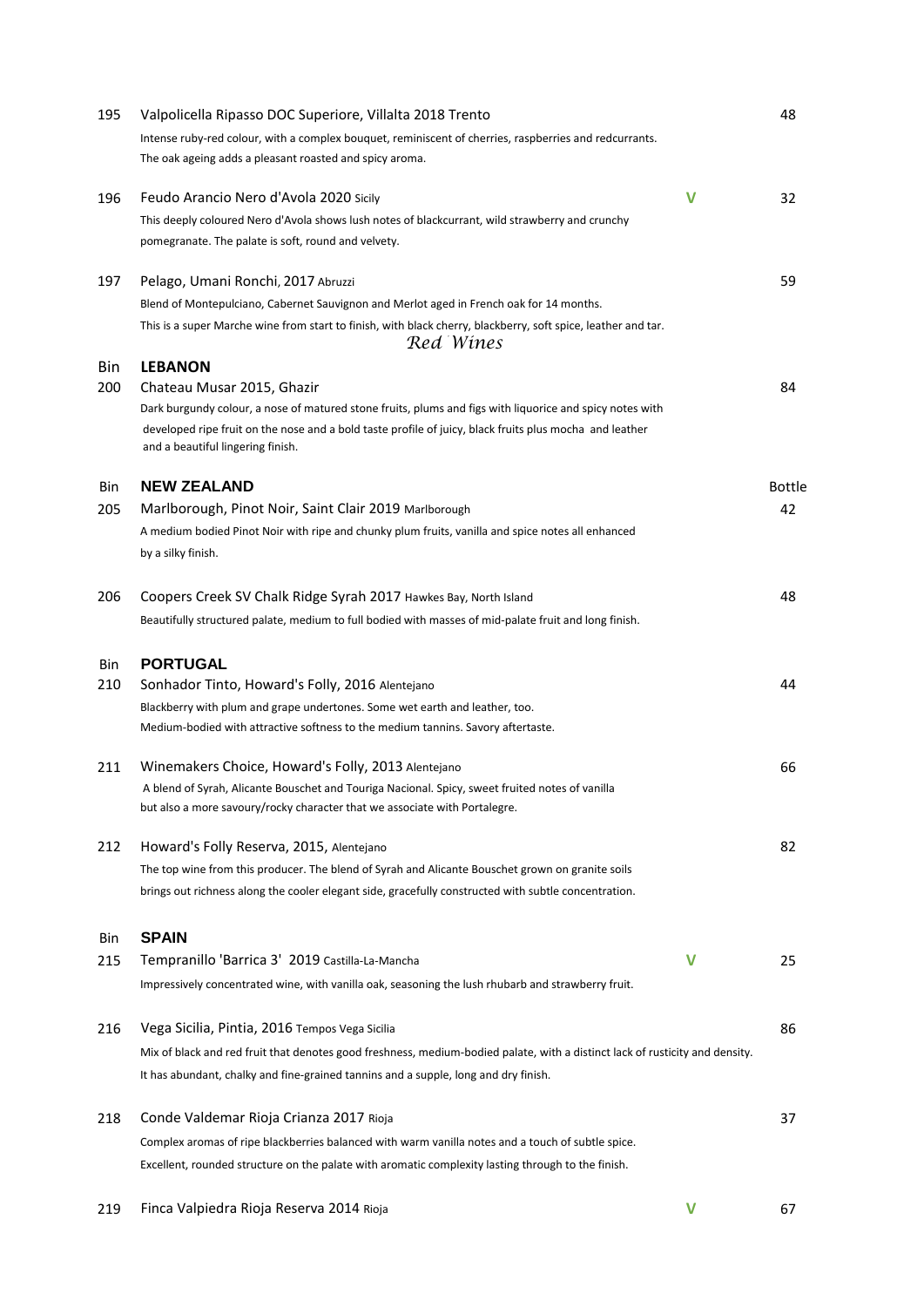That rare thing; a single vineyard Rioja, offering a powerful expression of black fruit, white chocolate, plums and spice, perfectly combined with the smokiness provided by French oak barrels. Round and full bodied with an elegant, ripe backbone of fruit.

| 220 | Conde Valdemar Rioja Gran Reserva 2011 Rioja                                                   |   |    |  |  |
|-----|------------------------------------------------------------------------------------------------|---|----|--|--|
|     | On the nose this Gran Reserva shows spicy aromas of black pepper and vanilla combined with     |   |    |  |  |
|     | and balsamic notes in the background. Balanced freshness on the palate to a persistent finish. |   |    |  |  |
| 221 | Monastrell, Time Waits For No One 2020 Finca Bacara                                            | v | 39 |  |  |
|     | A juicy, punchy and moreish red with attractive floral aromas, ripe fruit and                  |   |    |  |  |
|     | balsamic notes in the background.                                                              |   |    |  |  |

*Red Wines* Bottle

#### Bin **SOUTH AFRICA**

| 224 | Elgin Vintners Merlot 2015 Stellenbosch                                                                        |   | 48 |
|-----|----------------------------------------------------------------------------------------------------------------|---|----|
|     | Deep ruby velvet in colour with exotic nose combining red plums, violets, cardamom and walnuts                 |   |    |
|     | that follows through-out the palate. Silky tannins combined with a rich purity of fruit.                       |   |    |
| 225 | Very Sexy Shiraz, Cloof 2019 Constantia                                                                        |   | 35 |
|     | Exceptionally well-balanced Shiraz that combines freshness with weight, aroma with concentration,              |   |    |
|     | and rich blackberry fruit with a spicy mineral lift. Powerful, characterful, individual wine.                  |   |    |
| 226 | Pinotage, Olifantsberg, Breedekloof 2018 Western Cape                                                          | V | 38 |
|     | Fresh berry notes are complimented by sweet spice and a well balanced palate.                                  |   |    |
| 227 | Gouverneures Reserve 2018 Constantia                                                                           | v | 65 |
|     | Beautiful complexity on the nose with ripe, rich flavours of blackcurrant and dark chocolate,                  |   |    |
|     | supported by notes of cinnamon and cedar wood from the generous use of new oak.                                |   |    |
| 228 | Syrah, Samsara, Avondale 2011 Paarl                                                                            | V | 80 |
|     | Aromas of soft wood and white pepper, violets, vibrant red berries and orange peel, full bodied,               |   |    |
|     | well-integrated with hints of plum and cherry, cloves, cinnamon and pepper.                                    |   |    |
| 229 | La Luna, Avondale 2014 Paarl                                                                                   | V | 80 |
|     | Blend of Cabernet Sauvignon, Cabernet Franc, Merlot, Petit Verdot and Malbec.                                  |   |    |
|     | Dark purple with classic berry aromas and a hint of tobacco leaf.                                              |   |    |
| Bin | <b>UNITED STATES</b>                                                                                           |   |    |
| 230 | Maggio Old Vines Zinfandel, Oak Ridge Winery Lodi 2017 California                                              |   | 37 |
|     | This traditional Lodi Zinfandel has the jam and chocolate overtones.                                           |   |    |
| 231 | Zinfandel, Joel Gott, 2018 California                                                                          |   | 52 |
|     | Flavours of black cherries and vanilla, followed by velvety tannins on the mid-palate, then onto a long finish |   |    |
|     | with hints of spice.                                                                                           |   |    |
| 232 | Pinot Noir, Rose Rock 2019 Oregon                                                                              |   | 63 |
|     | Bold aromas of ripe red fruits are followed by spicy notes of cinnamon and clove. The palate shows             |   |    |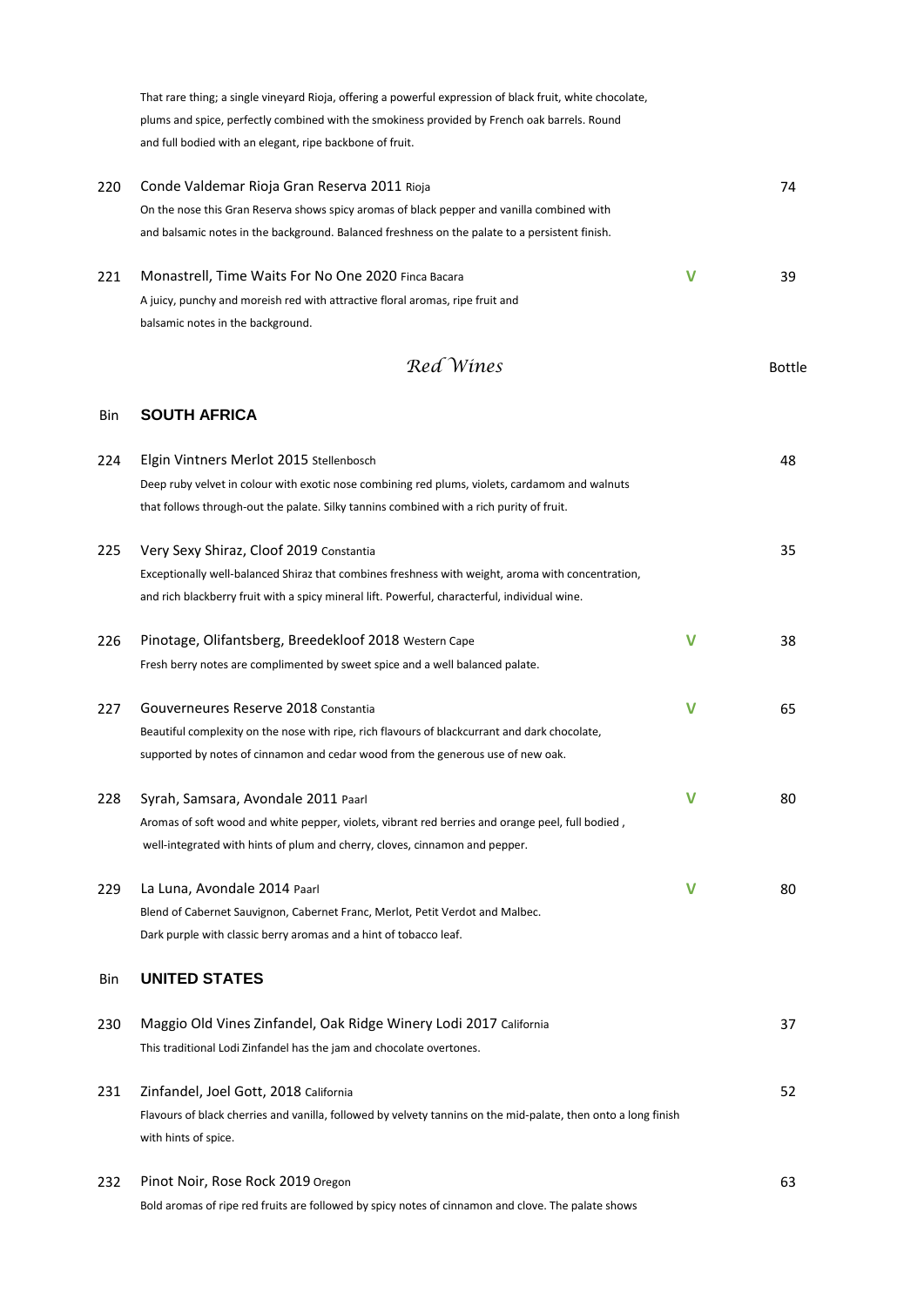flavours of raspberry and black cherry unfolding into hints of mocha cardamom which lasts through to the bright, fresh finish.

| 233 | Joel Gott 815 Cabernet Sauvignon 2018 California                                                     | 49 |
|-----|------------------------------------------------------------------------------------------------------|----|
|     | This archetypal Cabernet has aromas of mocha, blueberry, plums and spiced cherry. The wine leads     |    |
|     | with fruit on the palate, supported by firm tannins mid-palate, followed by a long, balanced finish. |    |
| 234 | Ridge Lytton Springs 2019 Sonoma                                                                     | 93 |

Sweet red cherry, red plum, blood orange, spice, mint and rose petal open up in the glass. Bright acids and beams of tannin give the wine its vibrant energy. 72% Zinfandel, 18% Petite Sirah, 8% Carignane, 2% Mataro.

## *Rose Wines*

### perfectly with an array of food. Fresh, fruity and crisp, rose can be a very diverse wine that pairs

| <b>Bin</b> |                                                                                                              | Bottle |
|------------|--------------------------------------------------------------------------------------------------------------|--------|
| 240        | Prestige, Minuty 2020, Cotes de Provence, France                                                             | 46     |
|            | Very refined dry rose, with an attractive floral aroma, redcurrant fruit, and excellent length in the mouth. |        |
| 241        | Primitivo Rose Salento 'Tramari' San Marzano 2020 Apulia, Italy                                              | 26     |
|            | Very appealing pale and tangy rose with aromas of roses and wild strawberries against a creamy               |        |
|            | background of Mediterranean spice.                                                                           |        |
| 242        | Chateau Minuty, Rose et Or, Cotes de Provence 2020 Provence, France                                          | 60     |
|            | Made from hand-picked Grenache and Tibouren grapes pampered by Provençal sea breezes,                        |        |
|            | Château minuty has made rosé as complex as it comes. Its delicate hints of pink                              |        |
|            | grapefruit and white peach meet aromas of citrus fruit and white flowers.                                    |        |
| 301        | Sonhador Rose, Howard's Folly, 2020 Alentejano, Portugal                                                     | 44     |
|            | Distinctive rosé with sliced-strawberry, dried cherry and some floral character.                             |        |

## *Dessert wines*

#### A chilled glass of dessert wine is the perfect with a dessert or on its own.

| Bin |                                                                                                                  | 50 <sub>ml</sub> | <b>Half Bottle</b> |
|-----|------------------------------------------------------------------------------------------------------------------|------------------|--------------------|
| 289 | Semillon Botrytis 2018 Riverina, Australia                                                                       | 8                | 375ml 48           |
|     | Honeysuckle, honey and exotic fruits on the nose followed by honey and dry citrus fruits on the palate.          |                  |                    |
| 290 | Free to be Riesling 2020 Stellenbosch, South Africa                                                              | 6                | 375ml 38           |
|     | Flavours of fleshy pineapple, ripe apricot and marmalade supported by orange blossom, jasmine and wild rosemary. |                  |                    |
| 291 | Late Harvest Sauvignon Blanc, 2017 Chile                                                                         | 6                | 375ml 36           |
|     | Appealing aromas of apricots, dried fruits and honey. The palate shows peach and tropical fruit.                 |                  |                    |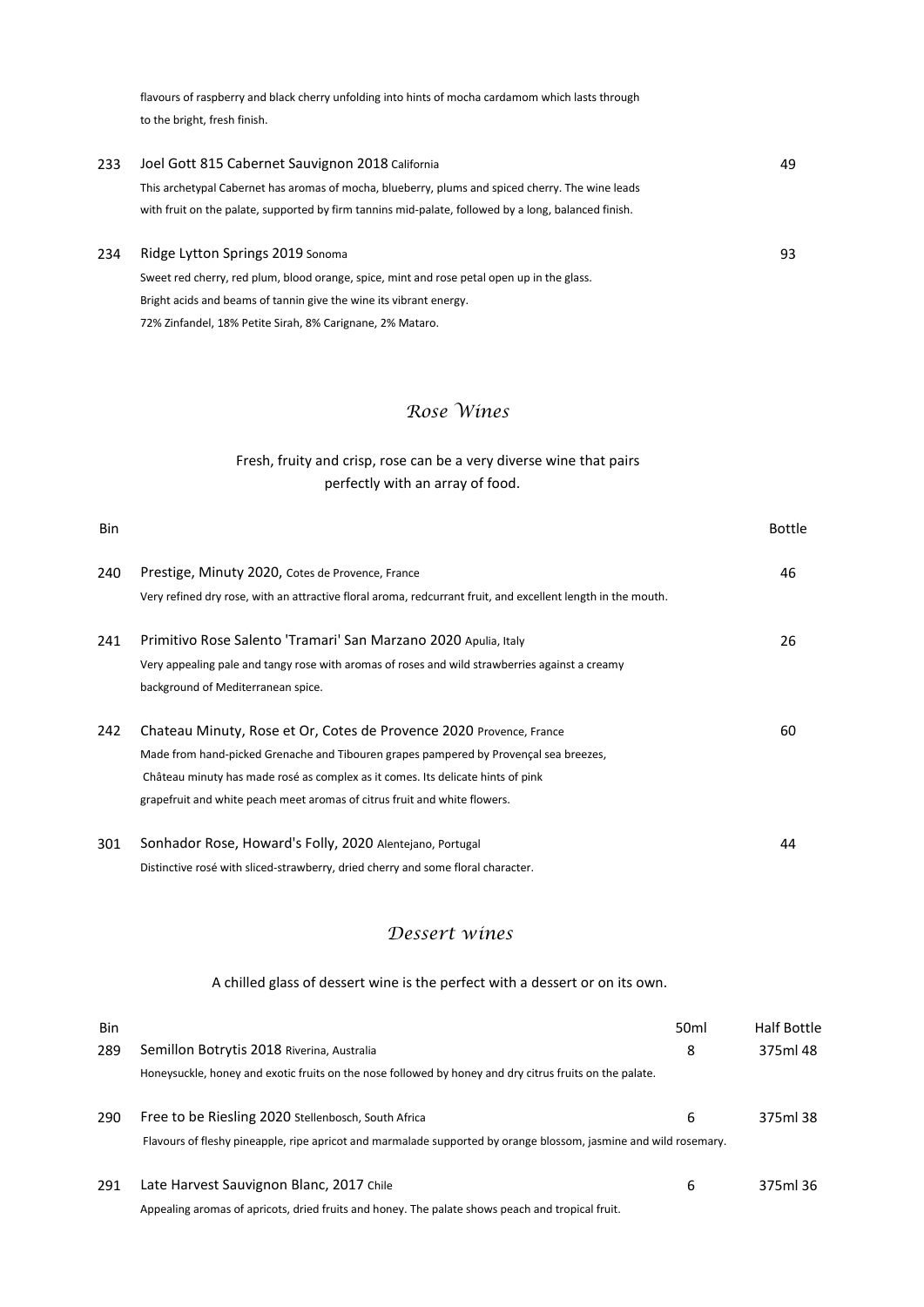| 292 | Quady 'Elysium', Black Muscat, 2018, California                                                                                                                                 | 8  | 375ml 46  |
|-----|---------------------------------------------------------------------------------------------------------------------------------------------------------------------------------|----|-----------|
|     | Elysium is a brilliant crimson purple colour with aromas of ripe berries, rose petals, strawberries and lychees.                                                                |    |           |
| 293 | Muscato D'Asti, Nivole, 2020 Calamandrana, Italy<br>Candied citrus with apricots and honeyed bouquet. Opulent in the mouth with a lingering finish.                             | 5. | 375ml 30  |
| 294 | 5 Puttonyos Tokaji, 2013 Tokaji Aszu, Hungary<br>Produced in the same way as top Sauternes, this is intensely sweet and satisfying.                                             | 15 | 500ml 132 |
| 300 | Recioto della Valpolicella, Roccolo Grassi, 2015 Verona, Italy<br>Notes of ripe plums, red berries and cocoa are accompanied by a jammy, spicy bouguet with hints of chocolate. | 13 | 375ml 89  |

## *Ports*

| Bin |                                                                                       | 100ml | <b>Bottle</b> |
|-----|---------------------------------------------------------------------------------------|-------|---------------|
| 295 | Ferreira Tawny Port                                                                   | 7     | 750ml 34      |
|     | A delicious ripe fruity well blended Port.                                            |       |               |
| 296 | <b>Ferreira LBV Port</b>                                                              | 9     | 750ml 46      |
|     | A wood-aged single vintage Port.                                                      |       |               |
| 297 | Barros 10yr Old Tawny Port                                                            | 11    | 750ml 60      |
|     | Light and pale, delicious served chilled.                                             |       |               |
| 298 | Carcavelos 1991                                                                       | 25    | 500ml 120     |
|     | Carcavelos combines the best qualities of tawny Port and medium sweet Madeira.        |       |               |
| 299 | Ferreira 20YO Port                                                                    | 14    | 750ml 89      |
|     | An intense bouquet showing the character of well-balanced maturing through oxidation: |       |               |
|     | dry fruits, spices and a hint of ripe fruit and marmalade.                            |       |               |

## *Magnums*

| Bin | <b>WHITES</b>                                                    |   |     |
|-----|------------------------------------------------------------------|---|-----|
| 310 | Gavi di Gavi La Meirana Broglia 2018 Piedmont, Italy             |   | 92  |
| 311 | Chablis Vieilles Vignes, Jean Marc Brocard 2018 Burgundy, France | V | 105 |
| 312 | Puligny-Montrachet, Bzikot Pere et Fils 2017 Burgundy, France    |   | 241 |
| Bin | <b>REDS</b>                                                      |   |     |
| 320 | Primitivo di Manduria Reserva 'Anniversario 62' 2017 Puglia      | v | 134 |
| 321 | Norton Privada 2013 Mendoza, Argentina, Double Magnum            |   | 258 |